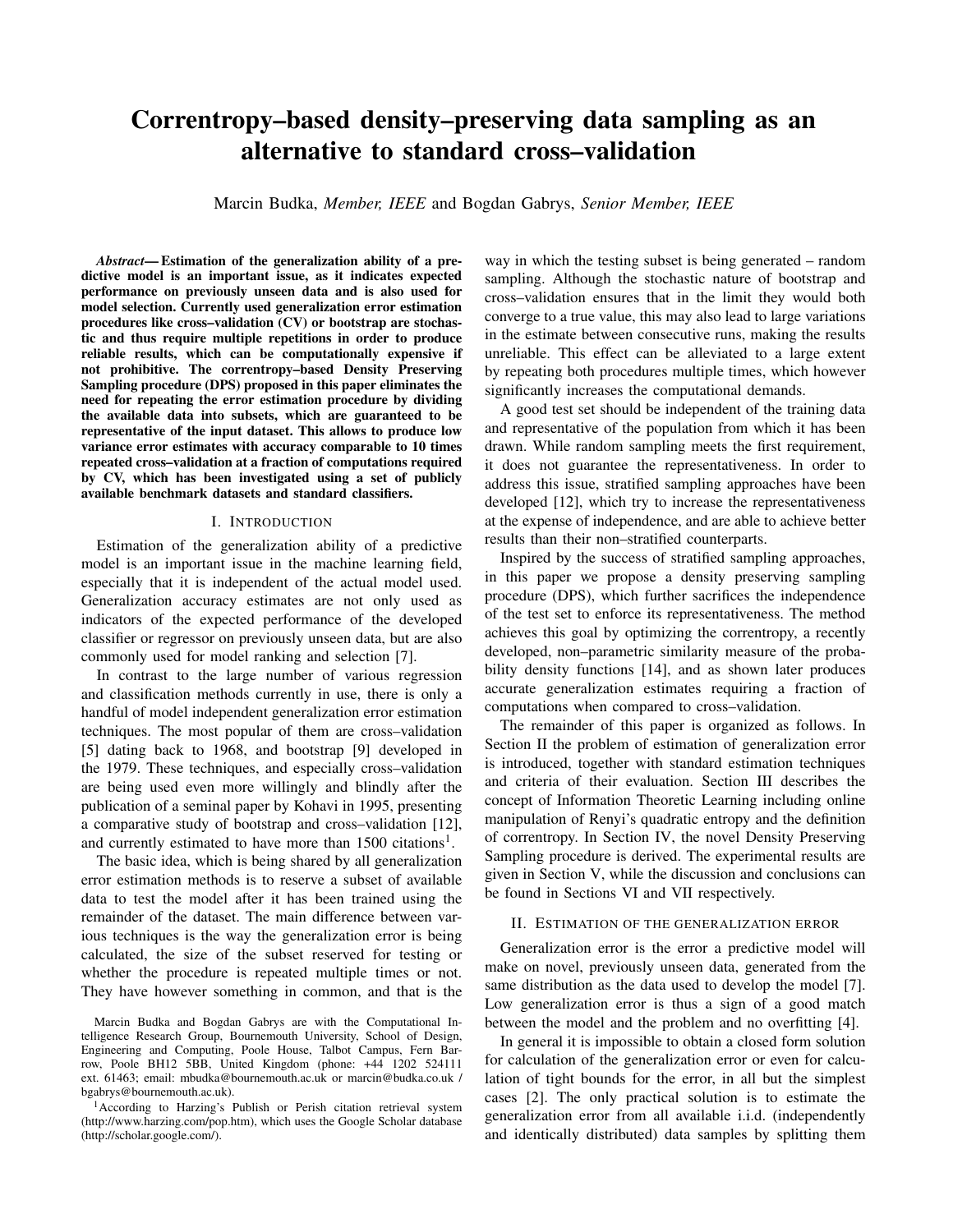into training and validation sets [10]. For the error estimate to be meaningful both these datasets should be representative of the true distribution, so the way in which the data is being split plays a crucial role.

# *A. Hold–out and random subsampling*

The simplest and the least computationally expensive way to estimate the generalization error is the hold–out method [21], in which the data is split randomly into two parts: the training set and the hold–out set, in a priori chosen proportions. The model is then trained using the training dataset and its error on the hold–out data becomes an estimate of the generalization error. The obvious drawback of the hold– out method is that unless both datasets are large enough (which is a vague term by itself), different estimates will be obtained from one run to another. A workaround, known as random subsampling [10], repeats the hold–out procedure multiple times and averages the results. This procedure however still does not guarantee that all instances will at some point be used for training nor that none of the classes will be over/under–represented in the hold–out set [12]. In order to circumvent these issues, more advanced resampling techniques have been developed. Yet, the hold–out method is still being used when dealing with large datasets, as in this case other techniques quickly become untractable. It is also assumed that more advanced resampling techniques are simply not needed for large amounts of data.

# *B. Cross–validation*

Cross–validation is a widely used standard statistical technique for estimation of model generalization ability, applied with a great success to both classification and regression problems [4], [7]. In  $k$ -fold cross-validation the whole available dataset is first randomly divided into  $k$  approximately equal subsets. Each of these subsets or folds is then in turn put aside as validation data, a model is built using the remaining  $k - 1$  subsets and tested using the validation subset. The estimate of the generalization error is then calculated as a mean value of all validation errors, while the standard deviation of the validation error can be used to approximate the confidence intervals of obtained error estimate. The whole procedure thus requires development of exactly k models. Since the results obtained in the setting described above are also likely to vary from one run to another, the procedure is repeated multiple times for various random splits and the results are averaged.

The most frequently used variants of cross–validation are:

- Leave–one–out cross–validation in which a single instance is used as a validation set. This produces unbiased error estimates but with high variance and can be computationally prohibitive for large datasets.
- Repeated 10–fold cross–validation, which often is a good compromise between speed and accuracy.
- Repeated 2–fold cross–validation, which is an approximation of the bootstrap method [21].

In order to improve the accuracy of the estimates obtained, a stratified cross–validation approach is used in practice, which samples the data in a way that approximates the percentage of each class in every fold [12]. For regression problems, stratified cross–validation produces folds with equal mean values of the target variable [10].

# *C. Bootstrap*

Bootstrap is a second commonly used generalization error estimation procedure [4], [7], especially useful when dealing with small datasets [21]. Given an input dataset of size  $m$ , the method performs uniform sampling with replacement to produce a training set of the same size. The instances not picked during the sampling procedure form the test set. The probability of each instance ending up in the test set is thus:

$$
\left(1 - \frac{1}{m}\right)^m \approx e^{-1} \approx 0.368\tag{1}
$$

Due to the fact that the probability of each instance being picked for training is  $1 - 0.368 = 0.632$ , the method is also often called the '0.632 bootstrap' [21]. Since the error estimate obtained using test data only would be overly pessimistic (only about 63.2% of instances are used for training every time), the generalization error estimate is calculated using weighted test and training errors. In general, the more times the whole process is repeated, the more accurate the estimate. A comprehensive comparative study of cross–validation and bootstrap can be found in [12].

# *D. Bias and variance of error estimation methods*

The bias of an error estimation method is the difference between the expected value of the error and the estimated value [12]. For an unbiased estimator, this difference is equal to zero. Bias can also be either positive or negative. In the former case, the estimate is said to be overly optimistic, as the estimated error is lower than the expected error. Negative bias on the other hand leads to overly pessimistic error estimates.

Low bias on its own does not guarantee good performance of the error estimation procedure. There is another important parameter – the variance, which measures the variability of the estimate from one run to another. In the case of subsampling methods discussed in this paper, the variability is usually approximated by the expected standard deviation of a single accuracy estimation run [12]. A good estimator should thus have low bias and low variance. Unfortunately in practice it is usually difficult to achieve both at the same time, leading to so called bias–variance trade–off [4].

# III. INFORMATION THEORETIC LEARNING (ITL)

Information Theoretic Learning is a procedure of adapting the parameters of a learning machine using information theoretic criterion [17]. The goal of learning can be stated as exploration and exploitation of redundancies from a single or multiple sources of information the learning machine is exposed to. This shifts the problem towards quantification and manipulation of redundancy, making Shannon's information theory the ultimate framework of machine learning [18].

Application of the information theory to learning problems is however not straightforward. The main issue is the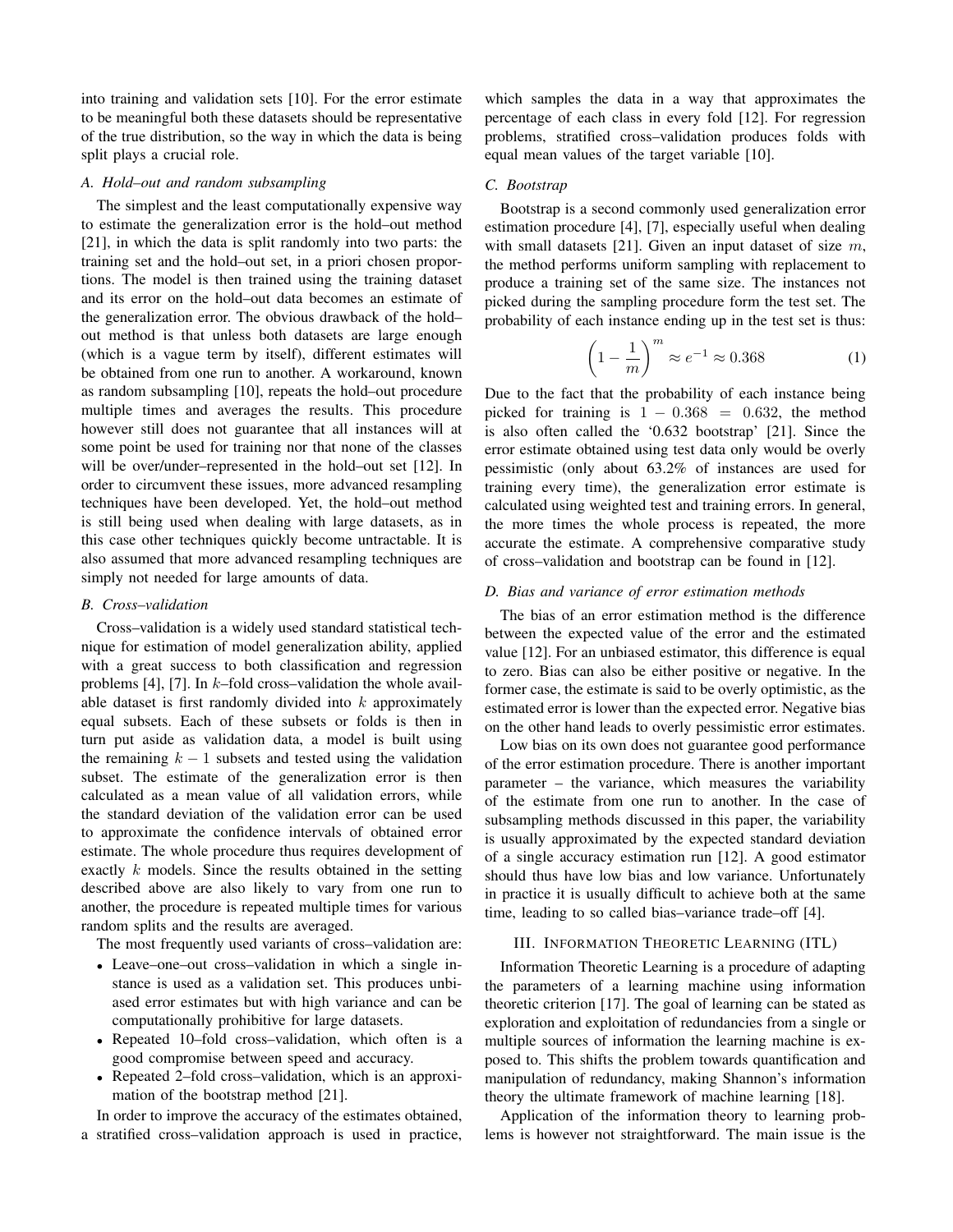omnipresent 'learning from exemplars' paradigm, while the information theory in its traditional form is only able to deal with probability density functions given in an analytic form [18]. Although it is possible to use numerical approximation, it quickly becomes intractable as the dimensionality of the input space grows [17]. Information Theoretic Learning framework should thus allow for both non–parametric estimation and manipulation of entropy and various divergence measures, enabling training of both linear and nonlinear mappers by transferring as much information as possible from the training data into parameters of the system [18].

## *A. Renyi's quadratic entropy*

Entropy is a measure of the uncertainty associated with a random variable. It quantifies the average information content that is missing due to the unknown value of the variable and is the main criterion used in ITL approaches.

Denoting by  $p(y)$  the probability density of the random variable y, Shannon's differential entropy is given by:

$$
H_S(y) = \int p(y) \log \frac{1}{p(y)} dy = -\int p(y) \log p(y) dy
$$
 (2)

Calculation of Shannon's entropy usually requires the density function to be given in an analytic form. There are however other definitions of entropy that can be used in the ITL framework. One of them is Renyi's entropy of order  $\alpha$ , which for a continuous random variable is given by:

$$
H_{R_{\alpha}}(y) = \frac{1}{1 - \alpha} \log \int p(y)^{\alpha} dy \qquad (3)
$$

Renyi's entropy involves calculation of the integral of the power of PDF rather than integral of the logarithm as in the case of Shannon's counterpart, which is much easier to estimate [18]. Moreover, Shannon's entropy is the limiting case of Renyi's entropy when  $\alpha \rightarrow 1$ . For practical applications the choice of  $\alpha = 2$  is a good compromise between robustness and computational complexity  $(O(n^2))$ [18], leading to the definition of Renyi's quadratic entropy:

$$
H_{R_2} = -\log \int p(y)^2 dy \qquad (4)
$$

The most important property of Renyi's entropy from the point of view of ITL is that the extrema of  $H<sub>S</sub>$  and  $H<sub>R</sub>$ overlap [17], so both definitions are equivalent for the purpose of entropy optimization.

The above criterion is however still useless without a good estimate of the probability density function, which fortunately can be obtained and efficiently integrated into (4) by using the Parzen window density estimator [7]. Denoting by  $G(y, \sigma^2 I)$  a spherical Gaussian kernel centered at y with diagonal covariance matrix, the PDF can be estimated as:

$$
p(y) = \frac{1}{N} \sum_{i=1}^{N} G(y - y_i, \sigma^2 I)
$$
 (5)

Substituting 5 into 4 and using the convolution property of the Gaussian kernel yields:

$$
H_{R_2}(y) = -\log \int p(y)^2 \, dy = -\log V(y) \tag{6}
$$

$$
V(y) = \frac{1}{N^2} \sum_{i=1}^{N} \sum_{j=1}^{N} G(y_i - y_j, 2\sigma^2 I)
$$
 (7)

Renyi's entropy of order  $\alpha$  calculates the interactions between  $\alpha$ -tuplets of samples, so the higher the value of  $\alpha$ , the more information about the structure of the dataset can be extracted [18] but the computational complexity –  $O(n^{\alpha})$ – quickly becomes prohibitive.

If some imaginary particles were placed on top of each data sample a potential field would be created, since  $G(y_i$  $y_i$ ,  $2\sigma^2I$ ) is always positive and decays exponentially with the square of the distance between  $y_i$  and  $y_j$  [17]. The samples can thus be referred to as Information Particles while  $V(y)$ , which is an averaged sum of all pairs of interactions and represents the total potential energy of the dataset – Information Potential. By analogy to classical physics the gradient of potential energy is a force, which wants to drag the particles to a state with minimum potential. This behaviour can be immediately used for training of adaptive systems with forces taking the place of the injected error and used for adjusting parameters of the model [18].

# *B. Auto– and cross–correntropy*

A Generalized Correlation Function (GCF) for a stochastic process  $x_t$  has been defined in [20] as:

$$
V(t_1, t_2) = E[\phi(x_{t_1}), \phi(x_{t_2})] = E[k(x_{t_1}, x_{t_2})]
$$
 (8)

where  $E$  stands for the expected value,  $\phi$  denotes some kernel induced transformation and  $k$  is a kernel function, assumed to be Gaussian from now on. It has been proven, that the GCF estimator not only conveys information about autocorrelation but also about the structure of the dataset, as its mean value for non–zero lags converges asymptotically to the estimate of the Information Potential calculated using Renyi's quadratic entropy [20]. The function has been named auto–correntropy and is a preferred choice over traditional methods also due to taking advantage of all even moments of the PDF.

The idea of auto–correntropy has been further developed in [14] to support a general case of two arbitrary random variables. The new measure, named cross–correntropy (or correntropy) is defined for random variables  $X$  and  $Y$  as:

$$
V(X,Y) = E[\phi(X), \phi(Y)] = E[k(X,Y)] \tag{9}
$$

The correntropy can be used as a measure of similarity between  $X$  and  $Y$  but only in the neighbourhood of the joint space. This results from the restriction of Gaussian kernels, which have high values only along the  $x \approx y$  line with exponential fall off otherwise. The size of this neighbourhood is therefore controlled by the kernel width parameter  $\sigma$ . As a result, correntropy can also be defined as the integral of the joint probability density along the line  $x = y$ :

$$
V(X,Y) \approx \int p(x,y) \mid_{x=y=u} du \tag{10}
$$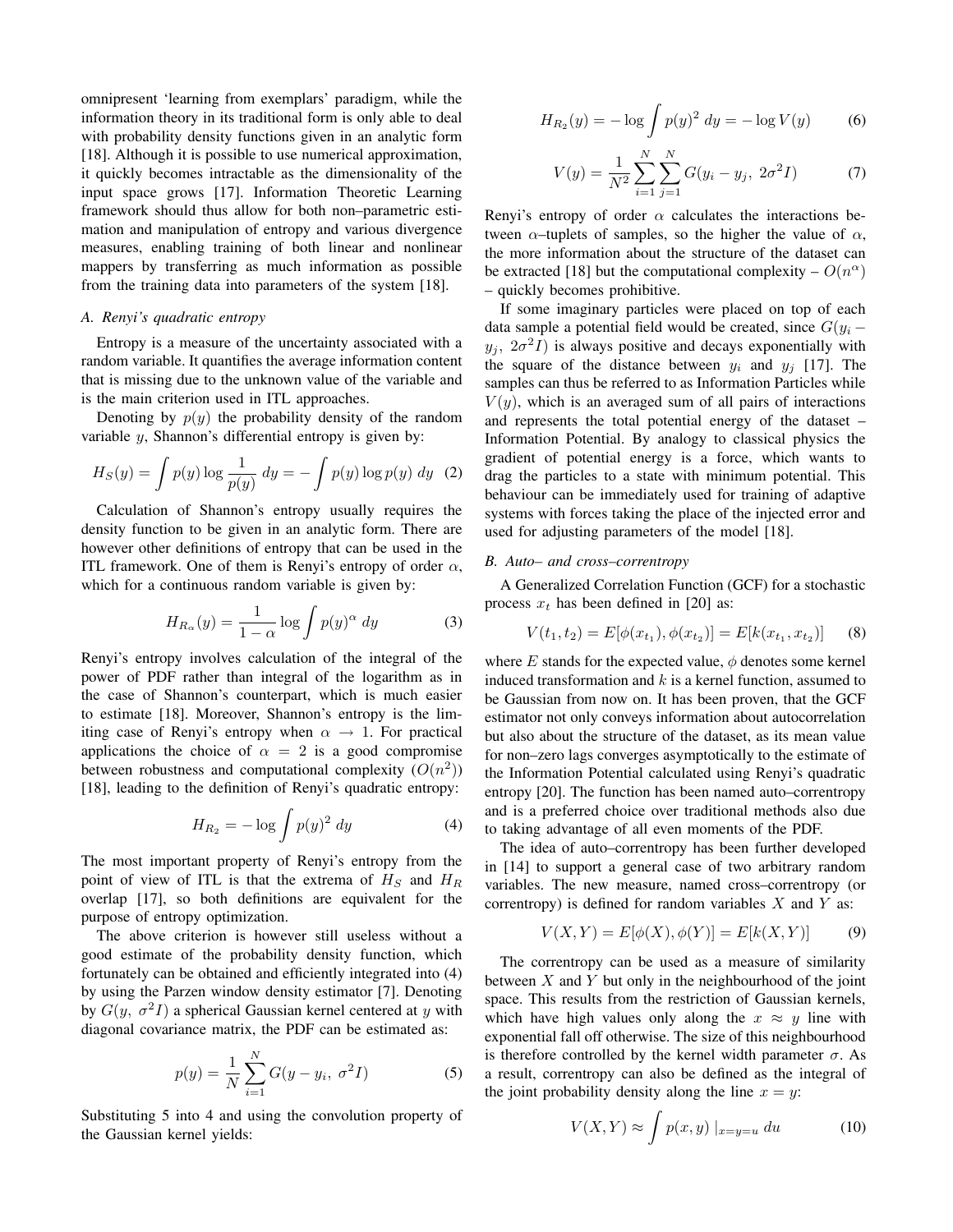The joint PDF can be estimated from the data using the Parzen window method:

$$
p(x, y) \approx \frac{1}{N} \sum_{i=1}^{N} G(x - x_i, \sigma^2 I) G(y - y_i, \sigma^2 I)
$$
 (11)

By integrating above equation along the  $x = y$  line and once again using the convolution property of Gaussian functions, the estimate of correntropy is finally obtained as:

$$
V(X,Y) \approx \frac{1}{N} \sum_{i=1}^{N} G(x_i - y_i, 2\sigma^2 I)
$$
 (12)

The correntropy can thus be regarded as the PDF of equality of two variables in the neighbourhood of the joint space, of the size determined by the kernel width parameter  $\sigma$  [14], [16]. The measure has many interesting properties and one of them is that for independent  $X$  and  $Y$  it can be approximated by the Information Potential formula similar to 7 and named Cross Information Potential [16]. The correntropy has been successfully employed as a localized, outlier–resistant similarity measure for supervised learning [15], [16], [11].

#### IV. DENSITY PRESERVING SAMPLING PROCEDURE

Both cross–validation and bootstrap, described in sections II-B and II-C are stochastic methods. The immediate consequence is that the results can vary a lot from one run to another and there is no guarantee that the datasets obtained by splitting the original data are representative, which is a necessary condition for obtaining accurate error estimates. For this reason, in order to obtain reliable results, averaging over multiple iterations is required. In general, the more times the procedure is repeated the better, as in the limit both methods will converge to the true error values. For k−fold cross–validation using m−element dataset this could mean averaging over all  $\binom{m}{m/k}$  possibilities of choosing  $m/k$ instances out of  $m$  (the so called 'complete cross–validation' [12]), which quickly becomes untractable. There is however another, often overlooked possibility – intelligent sampling aiming at producing only representative splits.

From statistics, a random sample is considered representative if its characteristics reflect those of the population from which it is drawn [6]. Since these characteristics are reflected by the probability density function, the more similar the distribution of the sample to the distribution of the population, the more representative this sample is. The correntropy described in section III-B can be used to measure the similarity between two distributions and thus to measure the 'representativeness' of the sample. Moreover, it is also possible to use correntropy as an optimization criterion, guiding the sampling process in order to split a given dataset into two or more maximally representative subsets.

## *A. Correntropy for unsorted sets with unequal cardinalities*

Equation 12 defines correntropy between two random variables or datasets  $X$  and  $Y$  as the value of a Gaussian kernel centered at  $(x_i-y_i)$  averaged over all N instance pairs. There are thus three requirements for calculation of correntropy

to be possible: the datasets (1) must be ordered, (2) must have the same dimensionality and (3) must have the same number of objects. While the second requirement is irrelevant for sampling, as each subset of objects necessarily has the same dimensionality as the set from which it originates, the remaining two requirements may pose a problem.

For some applications like e.g. supervised learning, all the above requirements are met automatically – if  $X$  denotes the output of a mapper and Y denotes the target value,  $|X| = |Y|$ and  $x_i$  is the prediction of  $y_i$ . In sampling however in general one cannot expect the instances to be ordered, which means that it is not obvious on the difference of which instances to center the Gaussians. Moreover, the datasets may have different cardinalities e.g. when one wants to calculate the correntropy between the original dataset and its subset.

To address the ordering issue the following approach is adapted. For every instance  $x_i, i \in (1..N)$ , the Gaussian is centred at  $(x_i - y_j)$ , such that:

$$
j = \underset{j}{\text{argmin}} \parallel x_i - y_j \parallel, j \in (1..N) \tag{13}
$$

where  $\| \cdot \|$  denotes the Euclidean norm. In other words  $y_j$  is selected to be as close to  $x_i$  as possible. Both  $x_i$ and  $y_i$  are then removed from their respective sets and the procedure is repeated until all instances are exhausted. The generalized, instance ordering insensitive formula for calculation of correntropy thus becomes:

$$
V(X, Y) \approx \frac{1}{N} \sum_{i=1}^{N} G(x_i - y_j, 2\sigma^2 I)
$$
  

$$
j = \operatorname*{argmin}_{j} \| x_i - y_j \|, \quad j \in J_{avail}
$$
 (14)

where the set  $J_{avail}$  contains all indices of y which haven't yet been used, to ensure that each  $y_k$  is used only once.

When the datasets have different cardinalities, that is without loss of generality if  $N_X > N_Y$ , the approach outlined above will terminate after  $N_Y$  instances are processed. To avoid this, a new dataset  $Y_N$  is created by duplicating the original Y dataset  $\lceil N_X/N_Y \rceil$  times. Correntropy is then calculated between  $X$  and  $Y_N$  and the calculation will terminate after exactly  $N_X$  steps.

For the correntropy values to be more comparable for different experiments, we scale  $V(X, Y)$  to fit into the 0..1 range, by dividing each  $G(x_i - y_j, 2\sigma^2 I)$  in the sum in Equation 14 by  $G(0, 2\sigma^2 I)$ . Every correntropy value given in the rest of this paper has been scaled. Note however, that the correntropies should be compared with caution as their absolute difference can be made almost arbitrarily large by manipulating the Parzen window width parameter  $\sigma$ . For this reason the correntropy values given should be seen as ranks of various models/solutions on an ordinal scale.

## *B. Correntropy based sampling procedure*

In this section we propose a correntropy–based, hierarchical, binary density preserving splitting procedure. The correntropy given by Equation 12 is a function differentiable with respect to both  $x_i$  and  $y_i$ , which unfortunately is not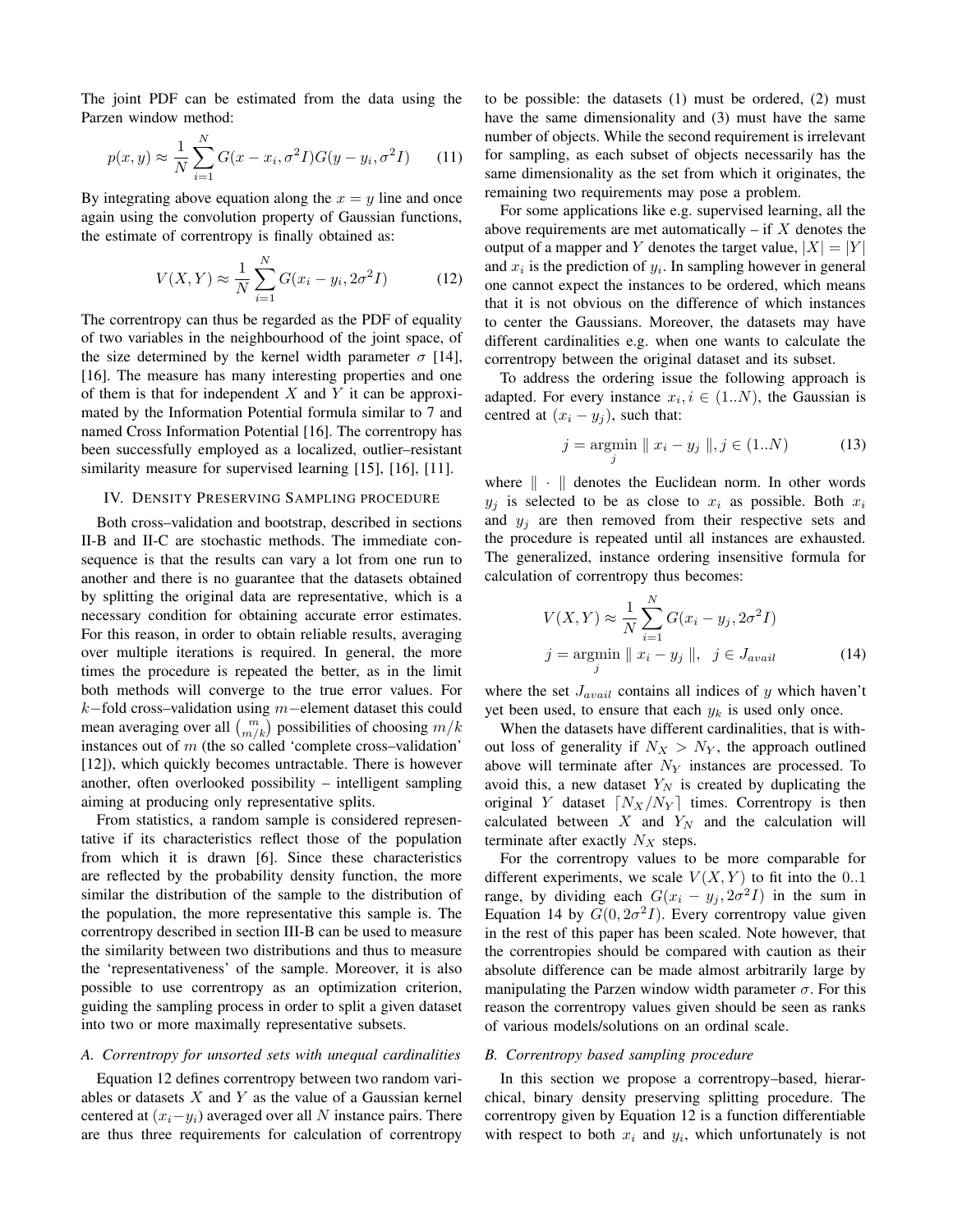the case for the generalized function given by Equation 14. Moreover, none of them is differentiable with respect to the indices  $i$  and  $j$ , which are the only variables that can be manipulated within the splitting process. Gradient driven optimization procedure is thus not straightforward, hence we have reverted to a greedy, locally optimal approach.

Since correntropy is being estimated by a scaled sum of Gaussians, it reaches a maximum when all components of the sum reach their maximal values. In case of a single Gaussian function, the maximum is reached at 0, so the closer  $x_i$  and  $y_i$  are in Equation 14, the higher  $V(X, Y)$  will be. This immediately suggests an iterative, binary splitting procedure of a dataset  $Z$  into datasets  $X$  and  $Y$ , which at each step selects two instances  $z_i$  and  $z_j$  so that:

$$
i, j = \underset{i,j}{\text{argmin}} \parallel z_i - z_j \parallel \tag{15}
$$

and then adds them to the sets X and Y, so that  $X = X \cup z_i$ and  $Y = Y \cup z_i$  or the other way round, removing them from dataset  $Z$  at the same time. The above procedure aims at directly maximizing  $V(X, Y)$ , that is the correntropy between the two new datasets. Due to the way correntropy is calculated for sets with various cardinalities however, it also indirectly maximizes  $V(X, Z)$  and  $V(Y, Z)$ . As a result, newly obtained datasets are splits with distributions maximally similar to each other and to the distribution of the original dataset. To obtain more than 2 splits, the procedure can be repeated by splitting datasets  $X$  and  $Y$  again, which will produce 4 splits and so on. The total number of splits is thus always a power of 2.

The instances  $z_i$  and  $z_j$  can be added to the sets X and Y arbitrarily or not. In our approach we have devised a procedure in which the two objects are distributed in a way that maximizes the average coverage of the input space by both splits. Denoting by  $d_{kV}$  the average Euclidean distance between instance  $z_k$  and all instances in set V, the rules are:

$$
d_{iX} + d_{jY} \ge d_{jX} + d_{iY} \Rightarrow X = X \cup z_i, Y = Y \cup z_j \tag{16}
$$
  

$$
d_{iX} + d_{jY} < d_{jX} + d_{iY} \Rightarrow X = X \cup z_j, Y = Y \cup z_i \tag{17}
$$

For classification problems, the splitting procedure can be executed in either supervised or unsupervised mode. In the former case, the algorithm takes advantage of the class labels supplied with the data by considering each class in turn and in separation from the rest. In other words the dataset is being split class by class. We refer to this approach as DPS– S. In the unsupervised mode, the class labels are ignored, so the procedure is purely density–driven and has been called DPS–U. Similar remark applies to estimation of correntropy, which can also be calculated in a class–wise (supervised) or class–less (unsupervised) mode.

The computational complexity of the DPS approach is of the order  $O(N^2/2)$ , as the most time consuming operation is calculation of pairwise distances between all N instances. This is however negligible when compared to the complexity of most training algorithms.

#### V. EXPERIMENTS

The experiments have been conducted on 20 publicly available datasets using a total of 16 different classifiers. The datasets used come from the UCI Machine Learning Repository [3], the ELENA database [1] and the PRTools Pattern Recognition Toolbox for MATLAB [8]. The details of datasets are given in Table I. The star symbol in the '#obj/attr' column denotes the number of instances actually used in the experiments, sampled randomly from the whole, much bigger dataset in order to keep the experiments computationally tractable. The numbers given in brackets in the '#class' column denote the number of classes used, as we have removed the classes with less than 16 instances due to the problems it has caused during stratified sampling within the cross–validation scheme. The classifiers used come from the PRTools toolbox and their list is given in Table II.

The goal of the experiments was to compare the error estimation accuracy of cross–validation (CV) and density preserving sampling approaches (DPS) as well as to test the stability of both error estimators. We have followed a similar approach to that outlined in [12]. For each dataset a stratified random subsampling procedure has been repeated 100 times, resulting in 100 random divisions of the dataset into a training part  $(2/3)$  and independent test data  $(1/3)$ . The training part was then used to estimate the generalization error using CV and DPS for each classifier, while the independent test part has been used to calculate the 'true' generalization error, once again for each classifier in turn. The true generalization error then served to calculate the bias of each estimate, while the generalization error estimates of a single estimation run have been used to calculate the variance. Finally, the results have been averaged over all 100 runs of the random subsampling procedure.

The CV estimate has been calculated within a 10 times repeated 8–fold cross–validation scheme. We provide the average results for all 10 iterations as well as the result of the best and worst single run in terms of bias/variance to emphasize how wrong the things can go with CV.

Three 8–fold DPS estimates are also given – DPS–S (using class label information), DPS–U (ignoring class label information) and DPS–SU (averaged over DPS–S and –U).

# *A. Toy problem*

The analysis starts with Cone–torus, a synthetic dataset first used in [13]. The dataset has been chosen as it is two– dimensional, which allows for visualisation of the results and has been extensively used in our previous studies due to its well known properties. The Cone–torus dataset consists of 3 classes, with instances generated from 3 differently shaped distributions: a cone, half a torus, and a normal distribution. The analysis of the scatter plots of DPS and CV folds<sup>2</sup> have revealed, that for DPS the classes tend to preserve their shapes – the half torus for example was clearly visible in 7 out of 8 folds, while for CV only in 4 or 5. This was also

<sup>2</sup>The plots are not presented here due to space constraints but they are available at http://www.budka.co.uk.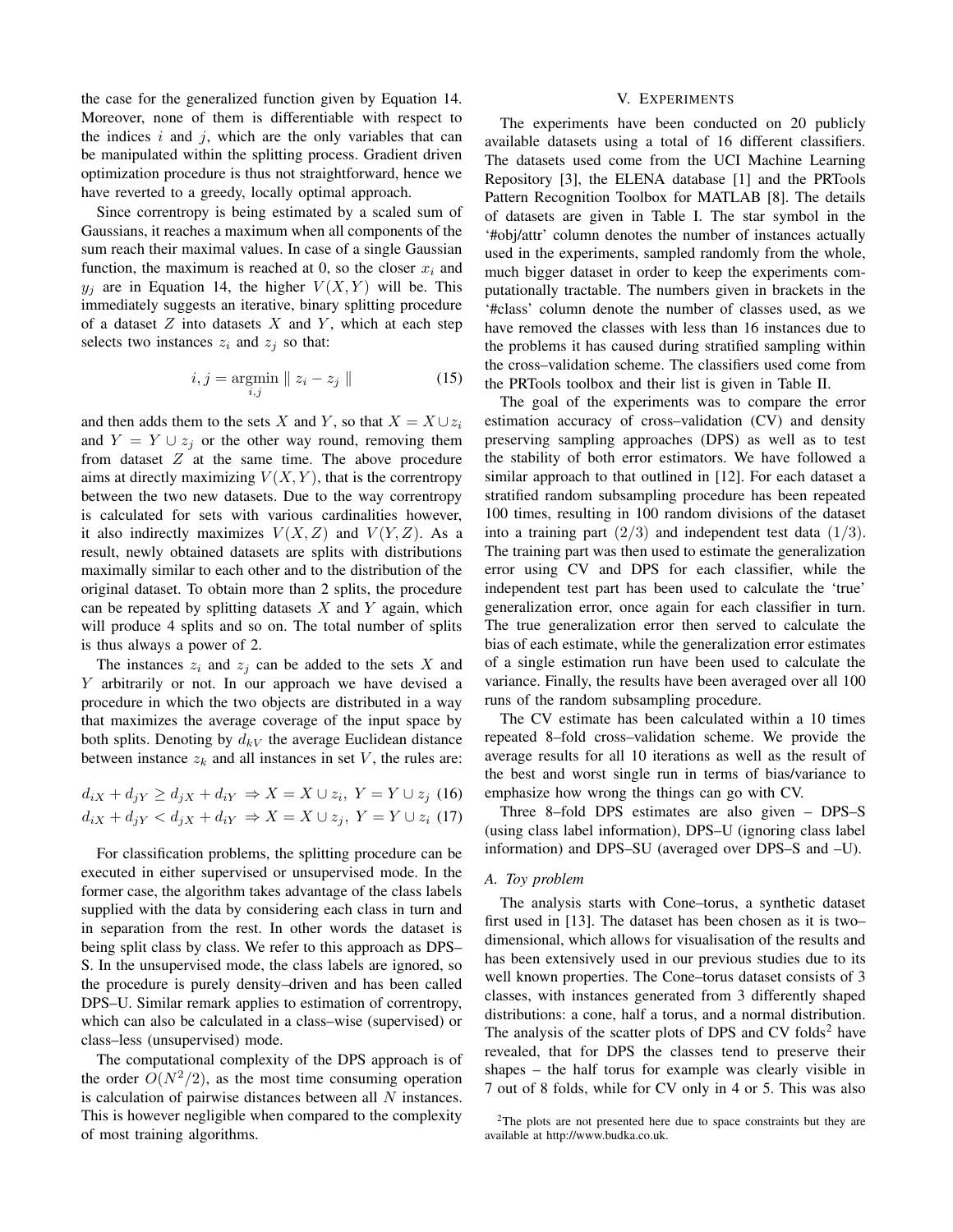TABLE I

| abbr | name                           | source         | #obj/attr    | #class  |
|------|--------------------------------|----------------|--------------|---------|
| can  | <b>Breast cancer Wisconsin</b> | UCI            | 569/30       | 2(2)    |
| cha  | Chromosome bands               | <b>PRTools</b> | 1000*/30     | 24 (24) |
| chr  | Chromosome                     | PRTools        | 1143/8       | 24 (23) |
| clo  | Clouds                         | <b>ELENA</b>   | $1000*/2$    | 2(2)    |
| cnc  | Concentric                     | ELENA          | $1000*/2$    | 2(2)    |
| cnt  | Cone–torus                     | [13]           | 800/3        | 2(2)    |
| dia  | Pima Indians diabetes          | UCI            | 768/8        | 2(2)    |
| ga2  | Gaussians 2d                   | ELENA          | $1000*/2$    | 2(2)    |
| ga4  | Gaussians 4d                   | ELENA          | $1000*74$    | 2(2)    |
| ga8  | Gaussians 8d                   | <b>ELENA</b>   | $1000*$ /8   | 2(2)    |
| ion  | Ionosphere radar data          | UCI            | 351/34       | 2(2)    |
| let  | Letter images                  | UCI            | 1000*/16     | 26(26)  |
| liv  | Liver disorder                 | UCI            | 345/6        | 2(2)    |
| pho  | Phoneme speech                 | ELENA          | $1000*/5$    | 2(2)    |
| sat  | Satellite images               | UCI            | $1000* / 36$ | 6(6)    |
| seg  | Image segmentation             | UCI            | 1000*/19     | 7(7)    |
| shu  | Shuttle                        | UCI            | $1000*$ /9   | 7(3)    |
| syn  | Synth-mat                      | [19]           | 1250/2       | 2(2)    |
| tex  | Texture                        | ELENA          | 1000*/40     | 11 (11) |
| veh  | Vehicle silhouettes            | UCI            | 846/18       | 4(4)    |

TABLE II CLASSIFIER DETAILS

| name    | description                                     |
|---------|-------------------------------------------------|
| fisherc | Fisher's Linear Classifier                      |
| 1de.    | Linear Bayes Normal Classifier                  |
| logle   | Logistic Linear Classifier                      |
| nmc     | Nearest Mean Classifier                         |
| nmsc    | Nearest Mean Scaled Classifier                  |
| quadrc  | <b>Ouadratic Discriminant Classifier</b>        |
| qdc     | Quadratic Bayes Normal Classifier               |
| ude     | Uncorrelated Quadratic Bayes Normal Classifier  |
| klldc   | Linear Classifier using KL expansion            |
| pcldc   | Linear Classifier using PC expansion            |
| knnc    | K-Nearest Neighbor Classifier                   |
| parzenc | Parzen Density Based Classifier                 |
| treec   | Decision Tree Classifier                        |
| naivebc | Naive Bayes Classifier                          |
| perlc   | Linear Perceptron Classifier                    |
| rbnc    | Radial Basis Function Neural Network Classifier |

well reflected by the mean value of correntropy between all 8 folds and the original dataset, which is 0.81 for DPS and 0.71 for CV averaged over 10 runs ( $\sigma = 0.12$ ).

The decision boundaries for the qdc classifier trained on each of 8 folds in turn, superimposed on the original dataset have been given in Figure 1. The black solid line represents the boundaries of a classifier trained using DPS– S folds, while the blue dotted line shows the boundaries for a single CV run. Notice, that for DPS the decision boundaries generally do not change their shape from one fold to another, as opposed to CV, where the boundaries seem very unstable and can change shape radically.

# *B. Benchmark datasets*

*1) Correntropy:* Figure 2 presents the values of averaged correntropy between the original dataset and 8 folds generated using DPS and CV, for all 20 datasets used in the experiment. Note, that although the correntropy has been



Fig. 1. Cone–torus – decision boundaries for qdc trained on DPS–S (solid line) and CV (dotted line) folds

normalized to the  $0 \div 1$  range, according to our earlier argument the values represent an ordinal scale.



Fig. 2. Mean correntropy between each fold and the original dataset

The correntropy between the DPS folds and the original dataset is almost always higher than in the case of the CV folds, even for the best CV split out of 10. This is not surprising since the DPS splits have been obtained by maximization of correntropy. In some cases however, the supervised approach DPS–S falls behind CV. It happens in general when dealing with datasets with a large number of classes (e.g.  $cba - 24$  or  $chr - 23$ ), which must necessarily be small. This constraints the optimization process resulting in lower values of correntropy.

The picture is very similar for the between–fold correntropy depicted in Figure 3, where DPS–U is again an unquestionable leader, usually followed by DPS–S, except for the datasets with large numbers of classes.



*2) Bias:* The mean absolute bias for both DPS and CV can be seen in Figures 4 and 5. The DPS approach has a bias comparable to the mean CV result, with slight advantage of the latter for roughly half of the datasets. DPS estimates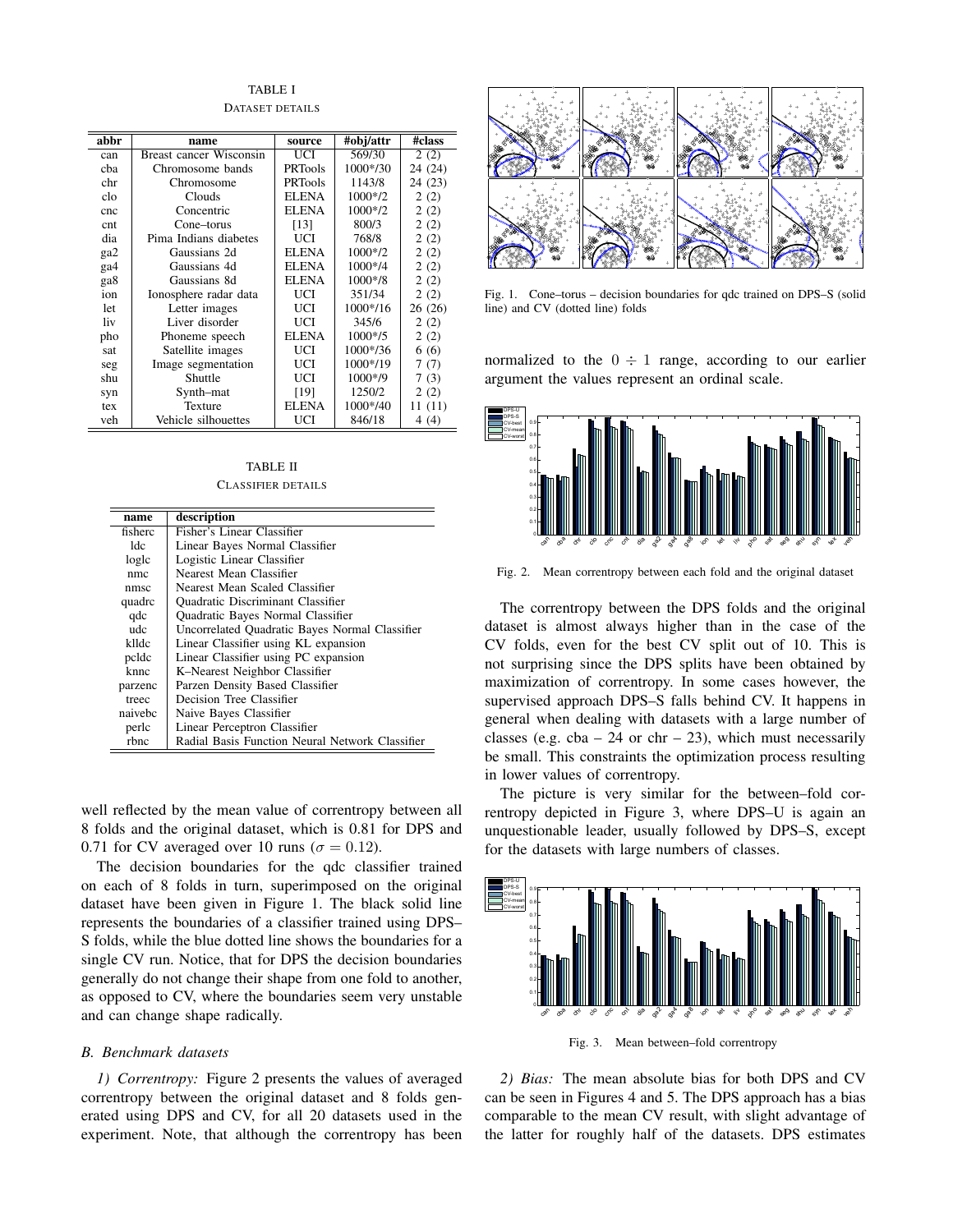are however never as biased as the worst–case CV scenario, yet the result was achieved with roughly 10 times less computations.

A summary of the results can be found in Table III. DPS– U has on average a lower bias than DPS–S by 0.0015 (mean) and 0.0005 (median), while DPS–SU falls in the middle, due to the way it was calculated. When compared to the CV, the best of the three DPS estimators is worse by just 0.0003 (both mean and median). Note, that the spread (the difference between maximal and minimal value) of the CV estimate is more than 1.3 times bigger than the best–case scenario bias.



Fig. 4. Mean absolute bias (averaged over all classifiers)



Fig. 5. Mean absolute bias (averaged over all datasets)

TABLE III BIAS AND VARIANCE SUMMARY (FOR ALL DATASETS AND CLASSIFIERS)

|           | <b>DPS</b> | <b>DPS</b> | <b>DPS</b> | CV     | CV     | CV     |
|-----------|------------|------------|------------|--------|--------|--------|
|           | U          |            | SU         | best   | mean   | worst  |
| BIAS-mean | 0.0256     | 0.0271     | 0.0263     | 0.0157 | 0.0251 | 0.0375 |
| -median   | 0.0240     | 0.0245     | 0.0242     | 0.0148 | 0.0237 | 0.0342 |
| VAR-mean  | 0.0384     | 0.0304     | 0.0344     | 0.0260 | 0.0429 | 0.0618 |
| -median   | 0.0377     | 0.0281     | 0.0322     | 0.0264 | 0.0431 | 0.0615 |

*3) Variance:* The standard deviation of error estimates can be seen in Figure 6 (averaged over all classifiers) and Figure 7 (averaged over all datasets). Out of all three DPS approaches, now DPS–S takes the lead, with the variance comparable even to the best–case CV scenario for some datasets. All three DPS approaches also have the variance lower than the averaged value of 10 CV runs. According to the summary given in Table III, for DPS–S and CV–mean the difference reaches 0.0125 (mean) and 0.0150 (median).

Note, that in terms of bias, DPS–U was the leading approach out of the three, while now DPS–S performs better. We thus have two low complexity error estimates, one with low bias but higher variance, the second with higher bias but low variance. In practice, the third option – DPS–SU might be worth considering, as it brings the best of both worlds – a bit higher bias than CV  $(0.0012 - \text{mean}/ 0.0005 - \text{median})$ and much lower variance (0.0085 / 0.0109), at about 20% of the computations required by 10 times repeated CV.



Fig. 6. Standard deviation of error estimate (averaged over all classifiers)



Fig. 7. Standard deviation of error estimate (averaged over all datasets)

## VI. DISCUSSION

The presented Density Preserving Sampling procedure is a very attractive alternative for the commonly used cross– validation technique for a number of reasons.

For the purpose of the generalization error estimation, k– fold cross–validation is without a doubt the most widely and commonly used technique, due to its universal character, simplicity and effectiveness. Its stochastic nature however requires the estimation to be repeated multiple times for different random divisions of the data, in order to circumvent the risk of obtaining the worst–case scenario estimate, which as demonstrated in this paper can be highly biased and can have a large variance. The need of running the procedure multiple times makes it computationally expensive, forcing the researchers to seek compromise elsewhere, for example by not calculating the full gradient during optimization or taking other shortcuts, which negatively influence optimality of the solutions found. The DPS procedure proposed in this paper is however deterministic. It thus does not need to be repeated in order to improve the quality of the error estimate, at the same time producing results comparable to repeated cross–validation when it comes to bias, and superior to CV in terms of the variance of obtained estimates. Yet it all happens at 5–10 times lower computational cost.

Another related application area of CV is parameter estimation. Since for some models the objective function is not always differentiable with regard to all its parameters,